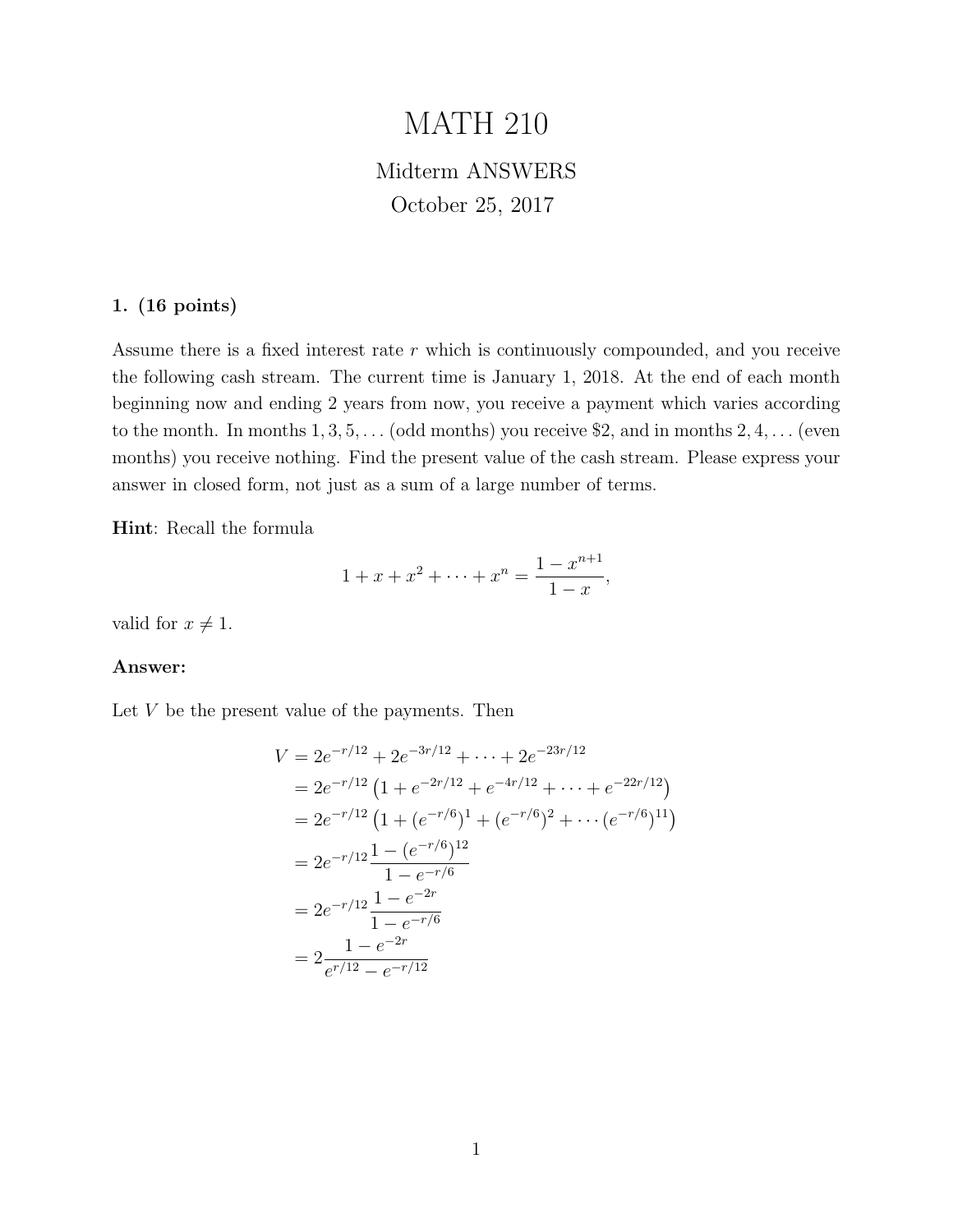Assume that  $t < T_1 < T_2$ . Suppose that at time t you enter into a long forward contract on a long forward contract. That is, at the current time t you agree to pay  $K_1$  at maturity date  $T_1$  to enter into a second forward contract. The second forward contract has maturity date  $T_2$ , and at that time you have to pay  $K_2$  for a share of a certain stock. The price of the stock is  $S_t$  at time t. Assume that there is a fixed continuously compounded interest rate r. Also assume that the forward contract on the forward contract costs you nothing at time t.

Express  $K_1$  as a function of  $r, t, T_1, T_2, K_2$ .

**Hint**: Recall that the value of a forward contract with maturity  $T$  and delivery price  $K$  on an asset with price  $X_t$  at time t is

$$
V_K(t,T) = X_t - Ke^{-r(T-t)}
$$

and the forward price is

$$
F(t,T) = X_t e^{r(T-t)}.
$$

Further Hint: Consider the second forward contract as an asset and compute its value at time t.

#### Answer:

We can regard the second forward contract as an asset with value

$$
X_t = V_{K_2}(t, T_2) = S_t - K_2 e^{-r(T_2 - t)}
$$

at time t. Then by our formula for the forward price on forward contracts starting at  $t$ , we get

$$
K_1 = F(t, T_1)
$$
  
=  $X_t e^{r(T_1 - t)}$   
=  $V_{K_2}(t, T_2) e^{r(T_1 - t)}$   
=  $(S_t - K_2 e^{-r(T_2 - t)}) e^{r(T_1 - t)}$   
=  $S_t e^{r(T_1 - t)} - K_2 e^{-r(T_2 - T_1)}$ .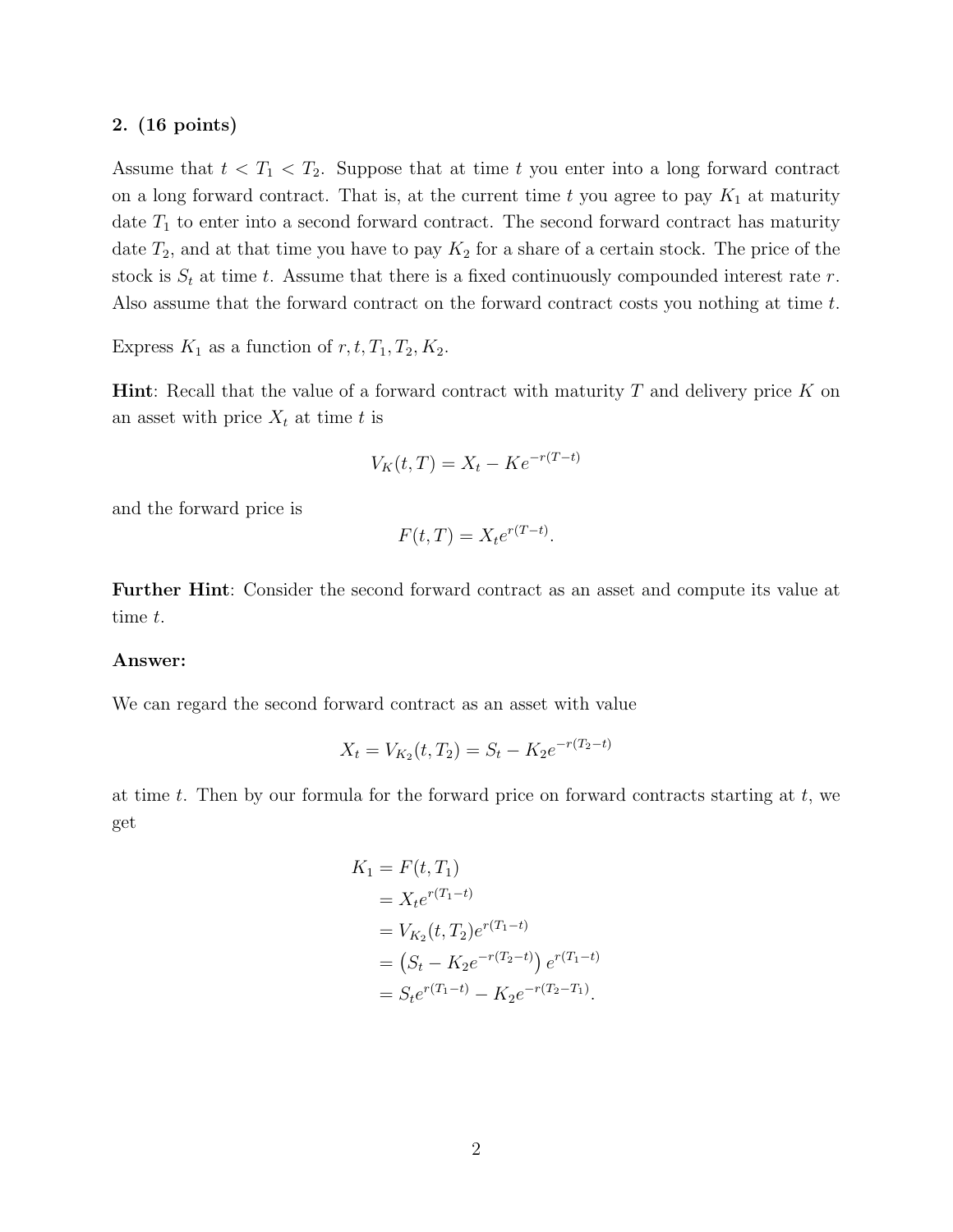A bank has borrowing needs of N dollars at time  $T > 0$ . Show that by combining an FRA (forward rate agreement) trade today with a LIBOR loan at time  $T$ , the bank can today lock in its interest cost for the period T to  $T + \alpha$ . Does the borrowing bank need to buy or sell the FRA to do this? What is the fixed rate that the bank locks in?

**Hint**: Recall that in an FRA, the long counterparty receives amount  $\alpha L_T[T, T + \alpha]$  at time  $T + \alpha$  and also must pay  $\alpha K$  at time  $T + \alpha$ . Also recall that the forward LIBOR rate is

$$
K = L_t[T, T + \alpha] = \frac{Z(t, T) - Z(t, T + \alpha)}{\alpha Z(t, T + \alpha)}.
$$

### Answer:

Suppose the bank buys  $N$  shares of an FRA at the current time  $t$ , and receives a LIBOR loan for N dollars at time T, for the period T to  $T + \alpha$ .

So at time T the bank will receive the N dollars it needs at time T. At time  $T + \alpha$  it will receive  $N\alpha(L_T[T, T + \alpha] - K)$  from the FRA but must pay  $N(1 + \alpha L_T[T, T + \alpha])$  for the LIBOR loan. Thus, the total it must pay at time  $T + \alpha$  is

$$
-N\alpha(L_T[T, T + \alpha] - K) + N(1 + \alpha L_T[T, T + \alpha]) = N + N\alpha K
$$
  
= N + N\alpha L\_t[T, T + \alpha]  
= N + N\alpha \frac{Z(t, T) - Z(t, T + \alpha)}{\alpha Z(t, T + \alpha)}

So the bank locks in the rate

$$
L_t[T, T + \alpha] = \frac{Z(t, T) - Z(t, T + \alpha)}{\alpha Z(t, T + \alpha)}
$$

over the time period  $[T, T + \alpha]$ .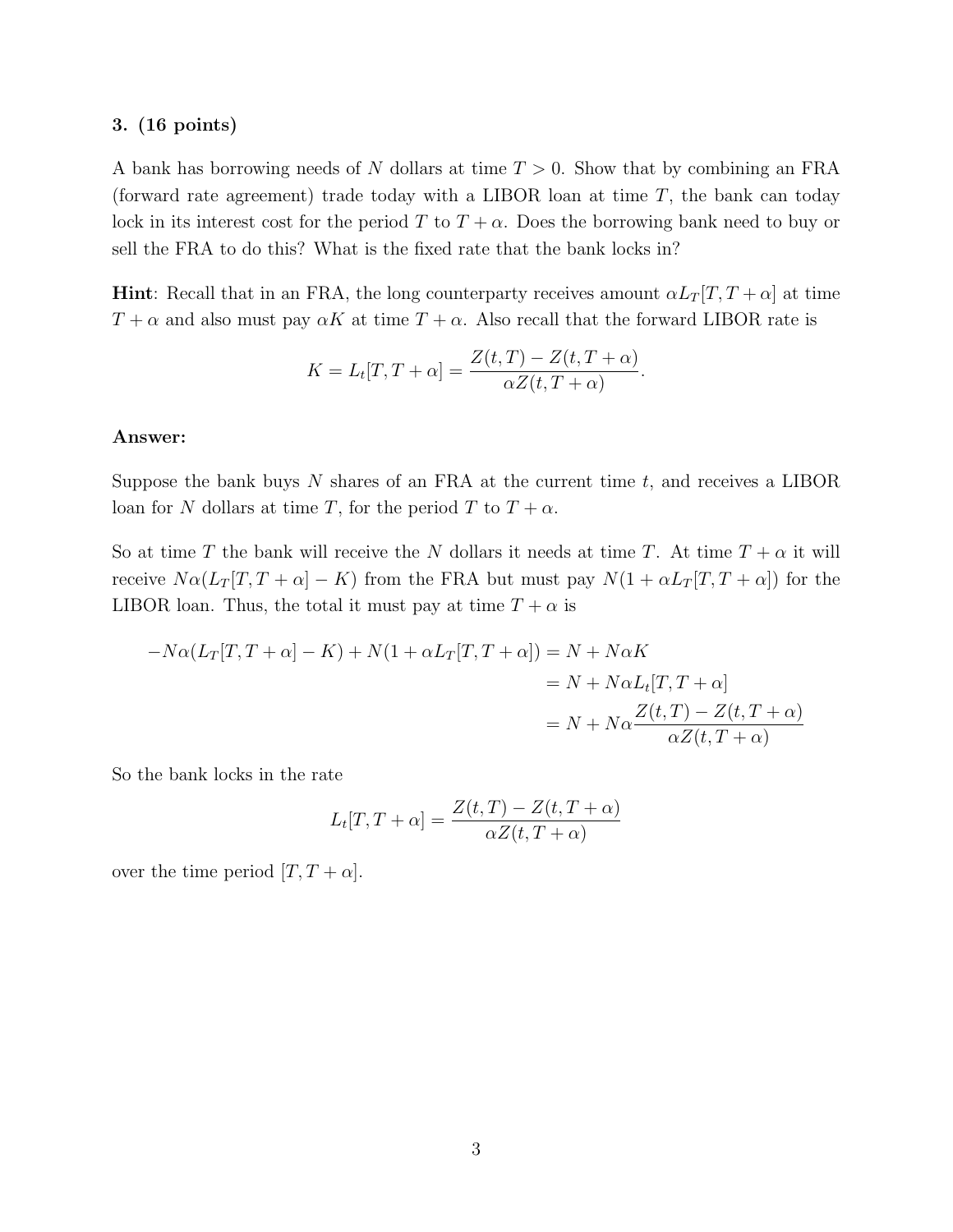At current time t, a certain stock paying no income has price 8 and the forward price with maturity T on the stock is 8. The annually compounded zero rate for period t to T is  $3\%$ . Determine whether there is an arbitrage opportunity. If there is, find an arbitrage portfolio. Verify the portfolio you construct is an arbitrage portfolio.

**Hint:** Recall that, if there is no-arbitrage, then the forward price  $F(t,T)$ , stock price  $S_t$ , and annually compounded zero rate  $r_A$  for period t to T are related by

$$
F(t, T) = S_t (1 + r_A)^{T - t}.
$$

# Answer:

We are given  $F(t, T) = 8$ ,  $S_t = 8$ , and  $r_A = 0.03$ , which means

$$
F(t,T) = 8 < 8(1+0.03)^{T-t} = S_t(1+r_A)^{T-t}.
$$

Thus there is an arbitrage opportunity.

Consider portfolio A:

time t: Go long on 1 forward contract with maturity T and delivery price  $F(t, T)$  (there is no cost to do this). Borrow 1 stock, sell it for  $S_t$  cash, and invest that cash at annually compounded rate  $r_A$  until time  $T$ .

Then

$$
V^{A}(t) = V_{F(t,T)}(t, T) - S_t + S_t = 0
$$

and

 $V^{A}(T) = S_T - F(t,T) - S_T + S_t(1+r_A)^{T-t} = S_t(1+r_A)^{T-t} - F(t,T) > 0$  with probability one.

Therefore A is an arbitrage portfolio.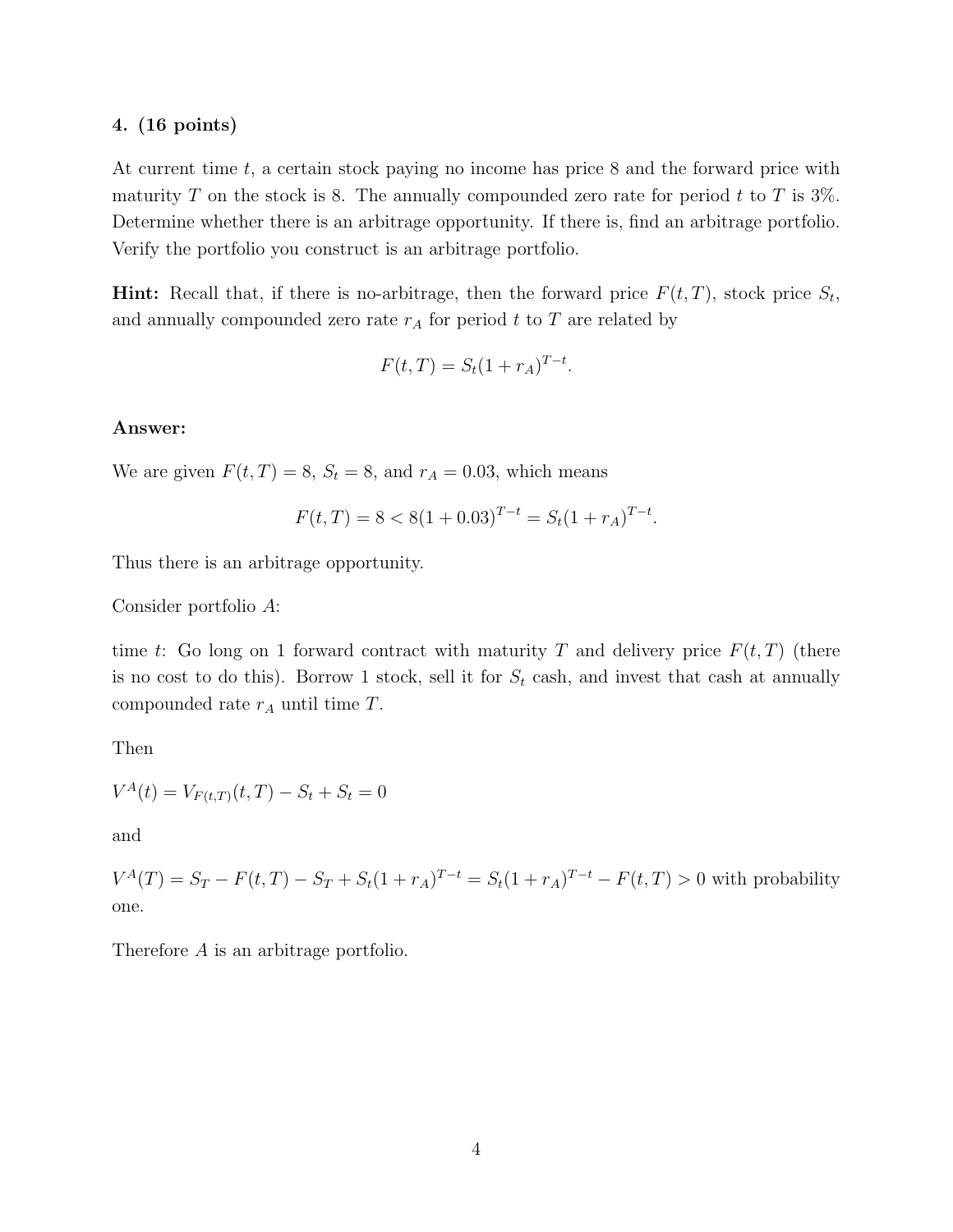# 5. (20 points)

Recall that (assuming no-arbitrage) the forward swap rate at  $t \leq T_0$  for a swap from  $T_0$  to  $T_n$  is given by

$$
y_t[T_0, T_n] = \frac{Z(t, T_0) - Z(t, T_n)}{\sum_{i=1}^n \alpha Z(t, T_i)} = \frac{\sum_{i=1}^n \alpha L_t[T_{i-1}, T_i] Z(t, T_i)}{\sum_{i=1}^n \alpha Z(t, T_i)},
$$

where  $\alpha = T_i - T_{i-1}$  is the time between payments.

Assume we have the following zero coupon bond prices and forward libor rates:

- $Z(0,4) = 0.6$
- $Z(0,5) = 0.4$
- $L_0[3,4] = 0.1$
- $L_0[4, 5] = 0.2$

Compute the following. (Since calculators are not allowed, you do not have to simplify your answers to single numbers. Answers in forms like  $\frac{0.2+0.1}{(0.1)(0.6)}$  are acceptable.)

(a) (6 points) If  $\alpha = 1$ , find  $y_0[3, 5]$ . **Hint:** Use the second version of the formula for  $y_t[T_0, T_n].$ 

# Answer:

$$
y_0[3, 5] = \frac{L_0[3, 4]Z(0, 4) + L_0[4, 5]Z(0, 5)}{Z(0, 4) + Z(0, 5)}
$$
  
= 
$$
\frac{(0.1)(0.6) + (0.2)(0.4)}{0.6 + 0.4}
$$
  
= 
$$
\frac{0.06 + 0.08}{1} = 0.14
$$

(b) (7 points) Find  $Z(0,3)$ . **Hint:** First find a formula relating  $L_0[3,4]$ ,  $Z(0,4)$ , and  $Z(0,3)$ .

#### Answer:

We have

$$
Z(0,4) = Z(0,3)(1 + L_0[3,4])^{-1},
$$

hence

$$
Z(0,3) = Z(0,4)(1 + L_0[3,4]) = (0.6)(1 + 0.1) = 0.66
$$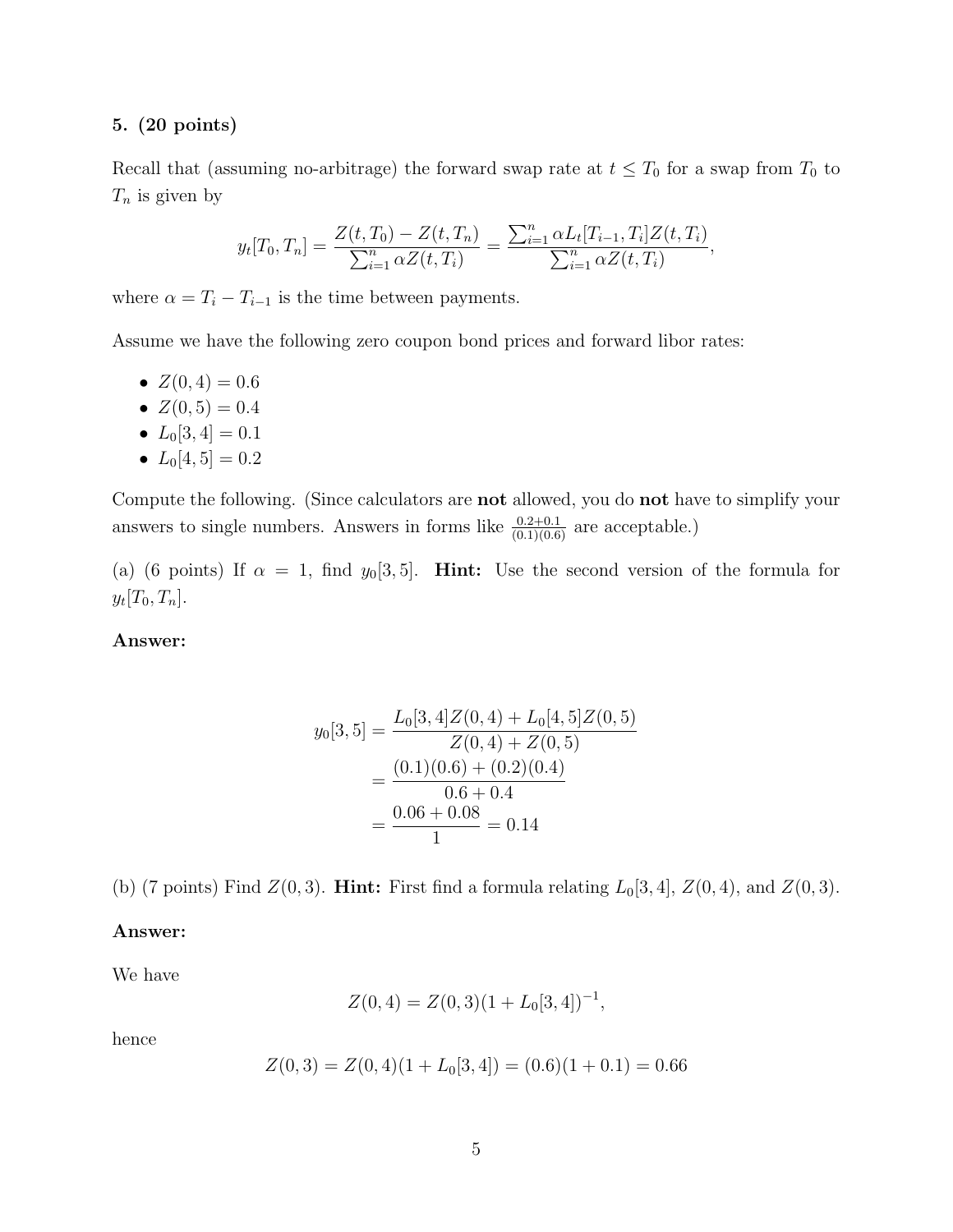(c) (7 points) If  $\alpha = 1$  and if the forward swap rate  $y_0[3, 6]$  is 0.2, find  $Z(0, 6)$ . **Hint:** Use the first version of the formula for  $y_t[T_0, T_n]$  and your answer from part (b).

# Answer:

$$
y_0[3, 6] = \frac{Z(0, 3) - Z(0, 6)}{Z(0, 4) + Z(0, 5) + Z(0, 6)}.
$$

Rearrange:

$$
y_0[3,6](Z(0,4) + Z(0,5) + Z(0,6)) = Z(0,3) - Z(0,6)
$$

$$
(1 + y0[3, 6])Z(0, 6) = Z(0, 3) - y0[3, 6](Z(0, 4) + Z(0, 5))
$$

$$
Z(0,6) = \frac{Z(0,3) - y_0[3,6](Z(0,4) + Z(0,5))}{(1 + y_0[3,6])}
$$
  
= 
$$
\frac{0.66 - (0.2)(0.6 + 0.4)}{1 + 0.2}
$$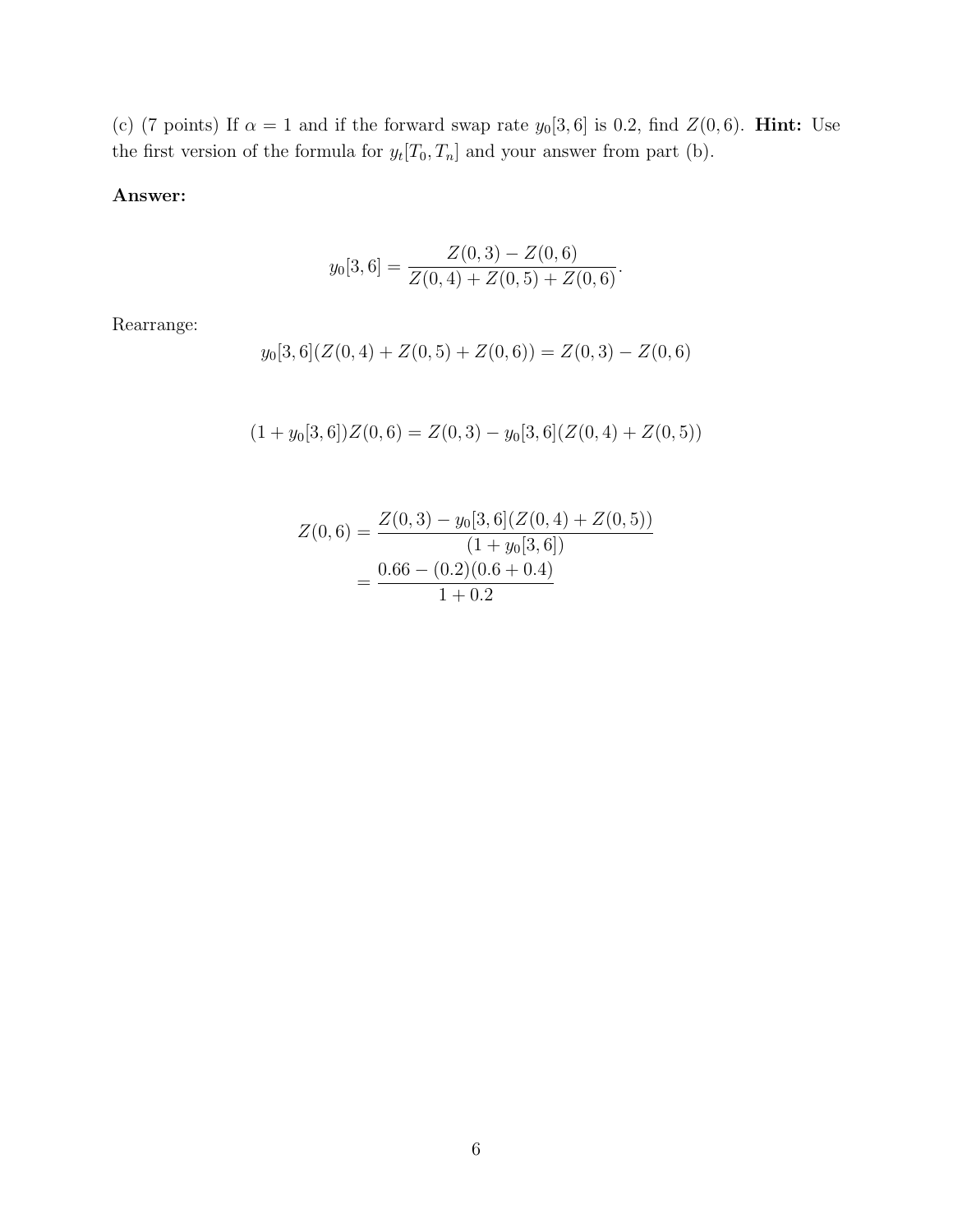Let  $t \leq T \leq T + \alpha$ . Let  $S_t$  denote the price of a stock at time t. Consider a derivative contract where the long counterparty agrees at t to receive 1 share of stock at time  $T + \alpha$ and pay  $\alpha L_T[T, T + \alpha]$  cash at time  $T + \alpha$ . The short counterparty agrees to the opposite. Use a replication argument to find the value of this derivative to the long counterparty at time t.

**Hint:** Recall that the value at t of a forward contract on the stock with maturity  $T + \alpha$  and delivery price M is

$$
V_M^{\text{FOR}}(t, T + \alpha) = S_t - MZ(t, T + \alpha)
$$

and the value at t of a FRA with maturity T, term length  $\alpha$ , and fixed rate K is

$$
V_K^{\text{FRA}}(t,T) = Z(t,T) - Z(t,T+\alpha) - \alpha K Z(t,T+\alpha).
$$

#### Answer:

Consider portfolios A and B:

A at t: 1 long derivative

B at t: 1 long forward contract on the stock with maturity  $T+\alpha$  and delivery price  $M = \alpha K$ , 1 short FRA with maturity T, term length  $\alpha$ , and fixed rate K.

Then

$$
V^{A}(T+\alpha) = S_{T+\alpha} - \alpha L_{T}[T, T+\alpha]
$$

and

$$
V^{B}(T+\alpha) = (S_{T+\alpha} - \alpha K) - (\alpha L_{T}[T, T+\alpha] - \alpha K) = S_{T+\alpha} - \alpha L_{T}[T, T+\alpha]
$$

Therefore

$$
V^A(T + \alpha) = V^B(T + \alpha)
$$

Then replication implies

$$
V^A(t) = V^B(t)
$$